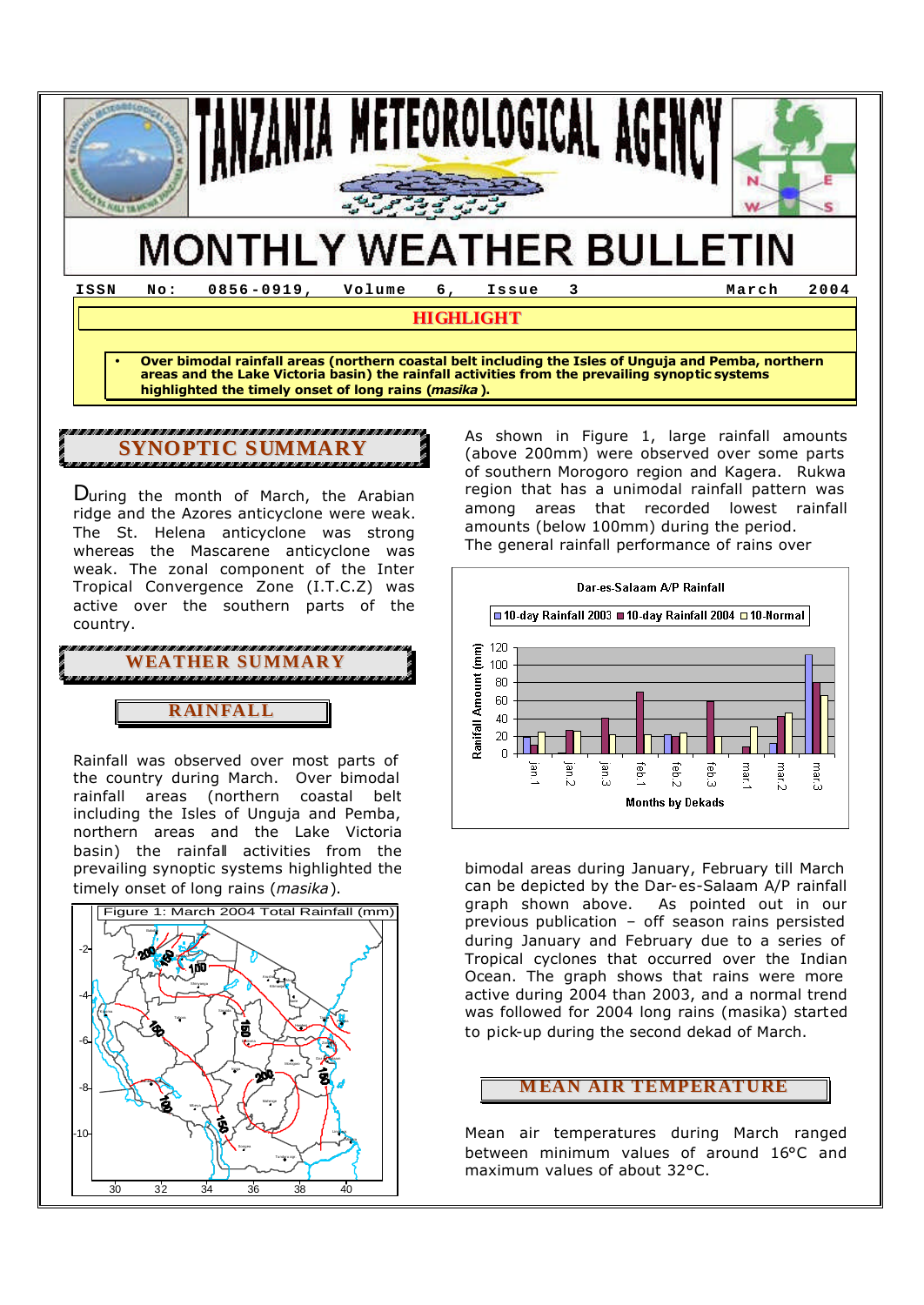



Mean maximum air temperatures ranged from 24°C to 32°C as shown in Figure 2A. The geographical spread shows that lower mean maximum temperatures (around 24<sup>o</sup>C) concentrated over southwestern highlands. On the other hand, higher mean maximum air temperatures occurred mostly over the eastern sector of the country with maximum values (around 32°C) recorded over the northern coastal belt.



Mean minimum temperatures during the period appear in Figure 2B. Lower values (around 16°C) covered the south-western highland areas. On the other hand, higher

values were registered over the coastal areas. Correspondingly higher values (around 24 °C) were reported over the coastal belt. Another relatively warmer zone appears over midlands in the regions of Kigoma, Tabora, Shinyanga and parts of southern Lake Victoria Basin where minimum temperatures were above 18°C

#### **MEAN SUNSHINE HOURS**

Exposure to direct sunshine at the ground observed during the period is depicted in Figure 3. Durations of about half daylight hours were mostly experienced across the country with a few localised areas recording slightly above 7 hours over parts of central and eastern areas.



Shorter durations of bright sunshine of less than 6 hrs/day were experienced over the highlands of southwestern and northwestern regions.

#### **MEAN WINDSPEED**

Mean wind speeds across the country ranged from minimum values of about 4km/hr to just above 8km/hr as shown in Figure 4 on the next page. Maximum speeds were reported over parts of northeastern areas. Speeds of below 4km/hr dominated over most parts in central, western and mid-eastern regions. The overall situation of relatively low wind speeds at the surface continued to be experienced as was in February.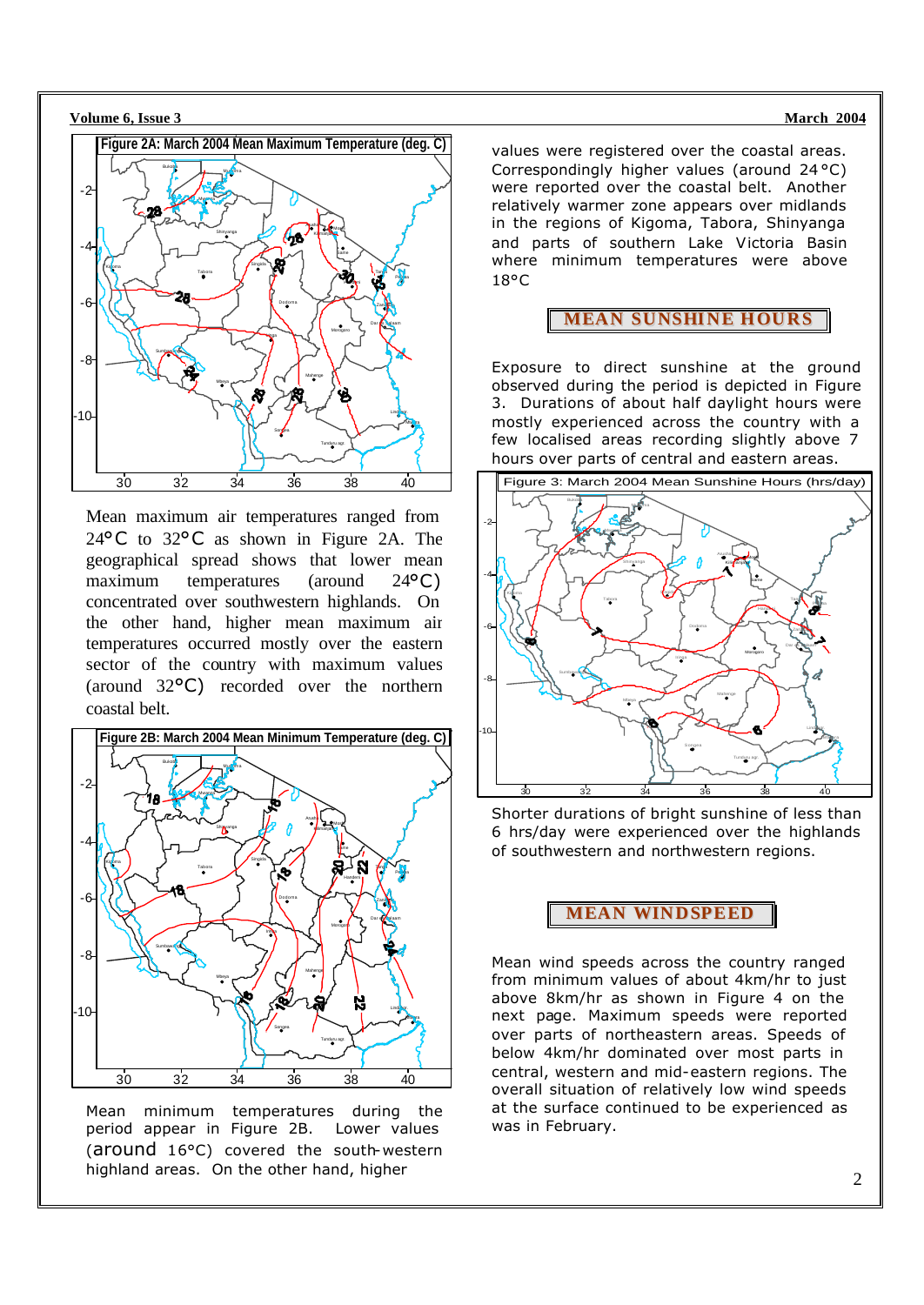

Satellite information during the month appears as in Figure 5 Normalized Difference Vegetation Index (NDVI) anomaly from Spot satellite images depicting the difference between the situation of dekad 3 (average of March  $21 - 31$ ) and dekad 2 (March  $11 - 20$ ). Large decreases (a tendency of drying up of vegetation) during the period were experienced over the eastern parts of Lake Victoria Basin, Manyara, Arusha and Kilimanjaro regions. On the other hand, notable increases in the greening of vegetation concentrated mostly over parts of southern and eastern areas. Remaining areas that appear in white colour, did not have much change in the vegetation greening which on average had an index of above 50%.





Cold Cloud Durations (CCD), were as in Figure 6 that depicts the average situation for period 11- 20<sup>th</sup> March. Longer durations above 80hours during the 10-day periods of the month persisted over most of the country. Such areas indicate positions where active cloud development concentrated.

### **AGROMETEOROLOGY**

Decline in soil moisture replenishment benefited mature crops (maize, beans and sorghum) over western regions (Kigoma and western Tabora) where open air-drying of maize and harvesting continued.

Over central (regions of Dodoma, Singida) southwestern areas (regions of Iringa, southern Morogoro, Mbeya, Ruvuma and Rukwa) most of the crops in the fields, generally in good condition were between the late vegetative stage to maturity. Over localized areas episodes of soil moisture deficit hit late sown crops in the flowering stage when demand for ample supply of soil moisture was high.

Paddy, mainly in the vegetative stage across the country after being transplanted featured well especially in areas where high soil moisture levels were maintained either by irrigation or occasional occurrences of rainfall activities.

Cassava was at various stages over the coastal areas and some was being harvested.

State of pastures across the country is featuring well.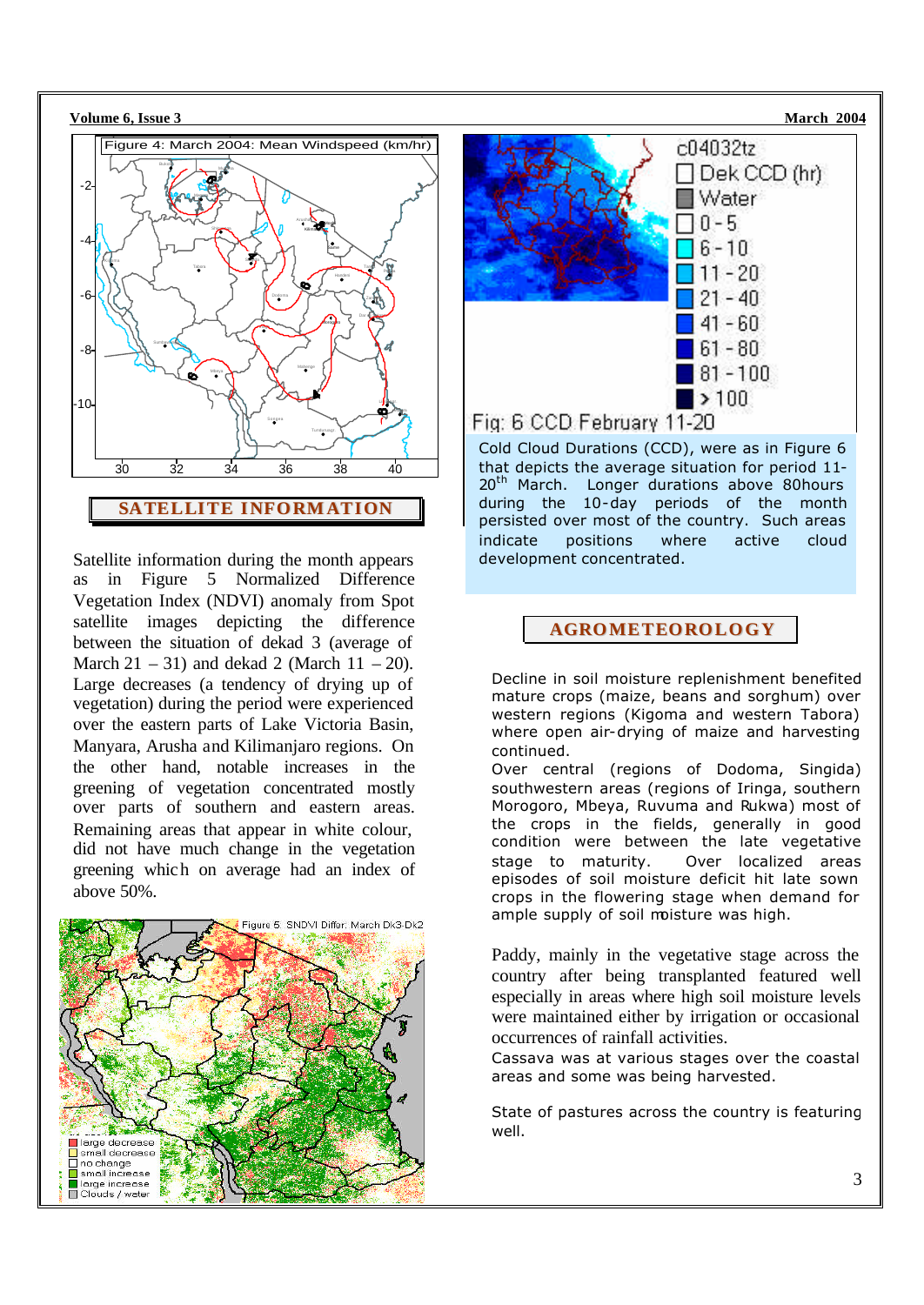**Volume 6, Issue 3 March 2004 March 2004** 

## **HYDROMETEOROLOGY**

Rainfall that fell during the month contributed significantly to water levels in rivers and other water reservoirs in most parts of the country. Water levels in rivers and dams for water supply and electricity generation have improved greatly over the areas receiving rains.

.<br>In distinguis distinguis distinguis distinguis distinguis distinguis distinguis distinguis distinguis distingu **SEASONAL WEATHER FORECA ST**

During the first week of March 2004, TMA issued a press release on the weather outlook for March to May rainfall season. The statement read as follows:

From 25 to 27 February 2004, the thirteenth Climate Outlook Forum was convened in Nairobi, Kenya by the Drought Monitoring Centre, Nairobi (DMNC) to formulate consensus guidance for the March to May rainfall season in the eastern Africa sub- region. Users from disaster management, agriculture, health, livestock, wildlife, and media, among other sectors were active participants in the forum.

#### **PREVAILING SYNOPTIC SYSTEMS**

Among the principal factors taken into account were the observed and predicted Sea Surface Temperatures (SSTs) in tropical Pacific Ocean, and over the tropical Atlantic and Indian Oceans.

Forecast model outputs from advanced centres indicate that near normal (neutral) conditions are likely to persist in the equatorial Pacific during the forecast period. The current sea surface temperature (SST) anomalies over northern eastern Atlantic and southern tropical Indian oceans are warmer than average while much of southern eastern Atlantic Ocean is dominated by cooler than average SSTs.

#### **RAINFALL OUTLOOK FOR MARCH TO MAY 2004 SEASON**

March to May constitutes an important rainfall season over much of the country. The influence of the current tropical cyclone 'GAFILO' over the adjacent Indian Ocean is likely to bring earlier than normal onset over some parts of the country.

Details of the likely distribution is as follows:

#### **(i) BIMODAL AREAS – MASIKA**

#### **1. Lake Victoria basin: (Kagera, Mwanza, Shinyanga, Mara regions and Northern parts of Kigoma)**

Long rains (Masika) started during the first week of March. The rains are expected to be normal and will last until end of May.

**2. Northern Coastal areas and hinterland**: **(Dar es Salaam, Tanga, Coast and** 

**Morogoro North and isles of Zanzibar and Pemba**).

The long rains (Masika) are expected to start during the first to second week of March and will be normal lasting till May 2004.

**3. Northeastern highlands: (Kilimanjaro, Arusha and Manyara regions)**

The onset is expected during the second to third week of March and the rains will be normal to below normal. These rains are expec ted to last until end of May 2004.

#### **(ii) UNIMODAL AREAS: SEASONAL RAINS**

#### **4. Southern Coast and hinterland (Mtwara and Lindi regions)**

The seasonal rains that started last December are expected to last until mid-April and will be normal to above normal.

#### 5. **The western areas:** (**Tabora, and Southern parts of Kigoma**).

The seasonal rains that started last December are expected to last until mid April and will be normal to above normal.

#### 6. **Central areas:** (**Singida and Dodoma regions)**

The seasonal rains are expected to last till the mid April and shall be normal to below normal.